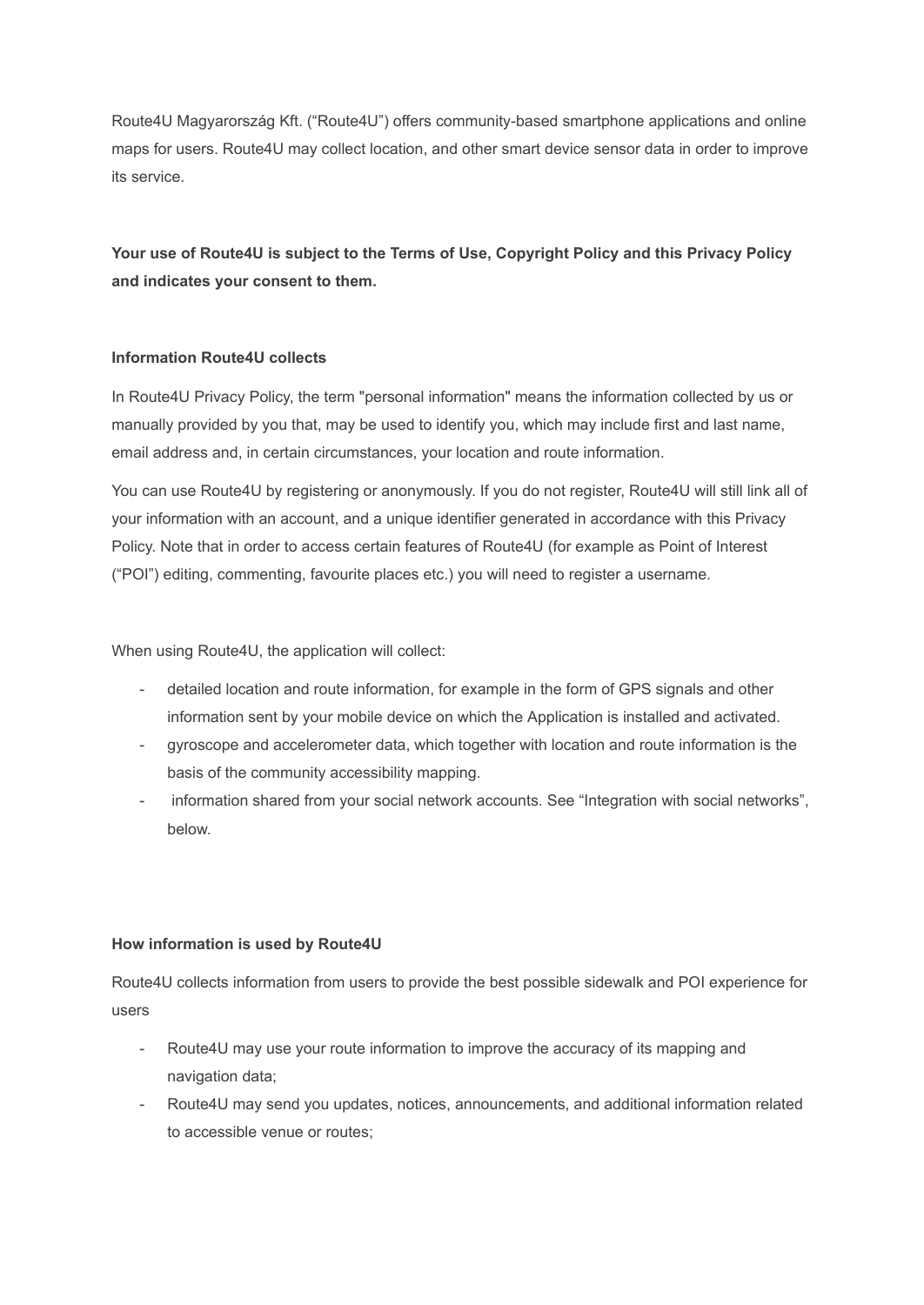- subject to your prior indication of consent, we may also use the email address that you provide when setting up a username to send you marketing material. At any time you may choose not to receive such material by changing the email preferences in your account accessed via the Route4U website; or clicking on the "Unsubscribe" link in the e-mail messages that we may send to you. In any case, Route4U will not knowingly share your personal information with any advertisers, without your explicit consent and as allowed for under this Privacy Policy;
- Route4U may share your contributions with other users to facilitate communication between you, Route4U and other users.

Route4U may use the information to prevent fraud, misappropriation, infringements, identity theft and other illegal activities and misuse of Route4U;

Or to take any action in any case of dispute, or legal proceeding of any kind between you and the Service, or between you and other users or third parties with respect to, or in relation with Route4U.

The username you choose will be used to identify you when you use Route4U. Your username will be included with the information you manually contribute (such as POI, obstacle or other information).

You can set the application to not show your location to other users. If you choose to do this, the route, location and other sensor data will still be sent to Route4U for the reasons specified in this Privacy Policy.

Further information may be collected when Route4U exchanges communications with you, when you submit a request, or contact our support team.

### **Personal information that you share**

Route4U is based on a community of users publicly sharing information with Route4U and with other Route4U users.

Route4U users choose to share personal information such as name, age, gender, picture, their location information and reports. This information may be shared either directly to Route4U and to all users, or just to your "Route4U friends". This information may also be shared via third party services (such as social networks) which interact with Route4U upon such users' choice.

**Manually contributed data is neither private nor confidential and you should not have any expectation of privacy with respect to it.** Information you upload will be posted along with other personal information. You can decide whether or not to contribute information to Route4U. However any content that you manually submit for posting, may be viewed by all users Route4U and Route4U..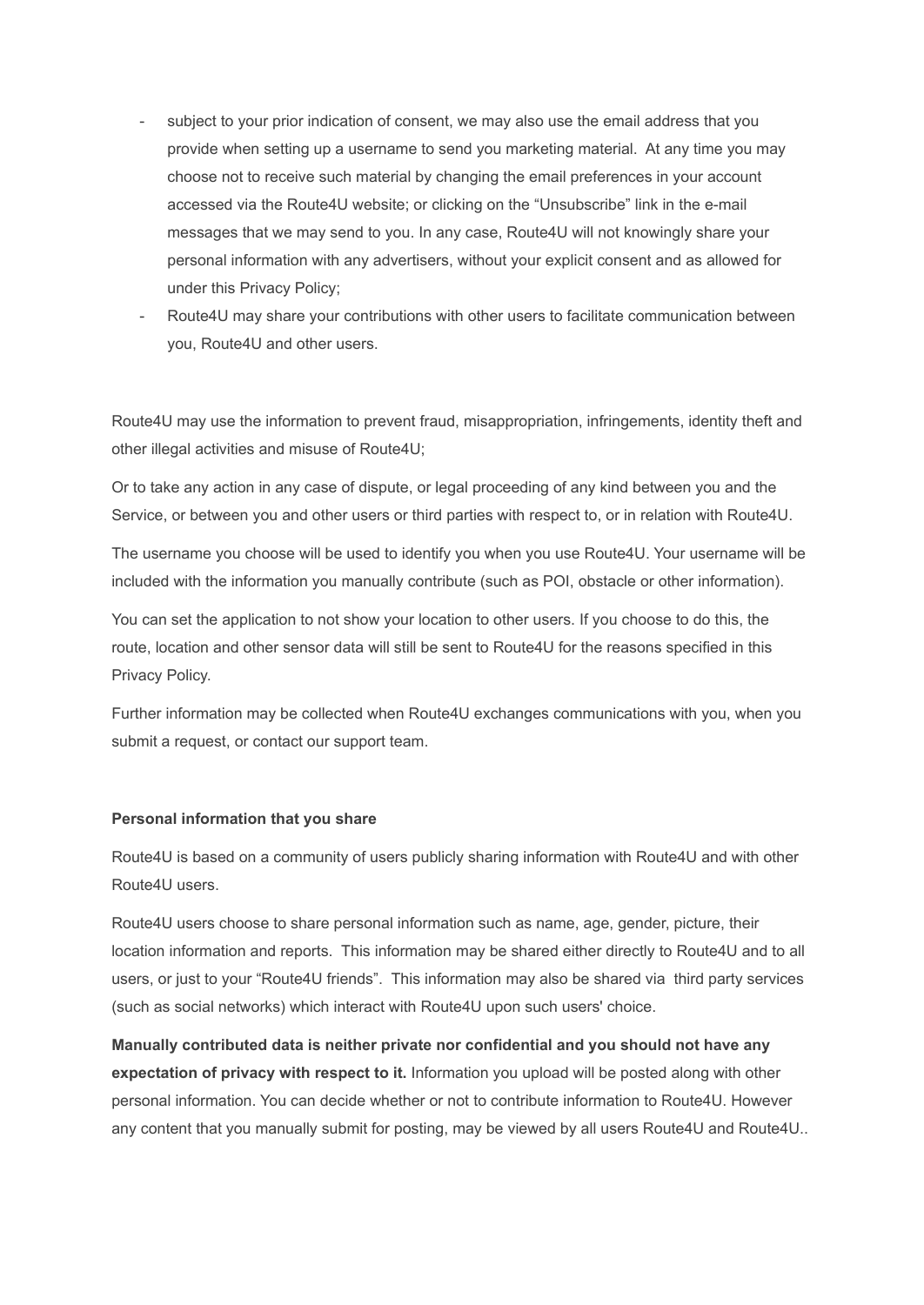Your email address will not be visible to others through any manually contributed information that you share on Route4U.

The user has the sole and ultimate responsibility regarding compliance with all laws, regulation or any other duty. We do not accept any liability for any loss, damage, cost or expense that you may suffer or incur as a result of or in connection with your participation in any activity or event initiated, held or conducted by a user or a third party nor in connection to any agreement between the users or third parties, including any activity or event related in any way, directly or indirectly, Route4U or the use thereof.

#### **Integration with social networks**

You may choose to share information between your Route4U account and your Facebook account. Through this option, you may choose to have personal information and other content about you available from social networks, transmitted and shared through Route4U. Similarly, you may choose to have personal information and other content about you available from Route4U, including your location and route information, transmitted to and shared through your social network account.

The social network's use of information made available by Route4U is governed by that social network's privacy policy and controlled by the social network, not by this Privacy Policy or Route4U.

When you connect to the social network account through Route4U for the first time or otherwise make Route4U interact with your social network account, you will be asked to permit the social network to share your personal information stored on such social network with Route4U. We collect your information from your social network account only in accordance with your privacy settings you have set up under your social network accounts.

Accordingly we only collect such information which you allowed the social network(s) to share with third parties (such as your name, email address, list of friends, profile picture, other information you make publicly available via the applicable social network). You understand that Route4U may access, make available and store (if applicable and as permitted by the third party social network and authorized by you) such information so that it is available on and through your account. For example, Route4U may allow you to share your location, previous route or manually contributed information with your Facebook friends, via the Route4U application.

#### **Accessing Route4U features**

In order to access certain features of Route4U, you need to register a username.

Your login details are your responsibility. You are fully accountable for any use or misuse of your Route4U account and personal details as a result of conveying your details to someone else.

#### **Sharing information with others**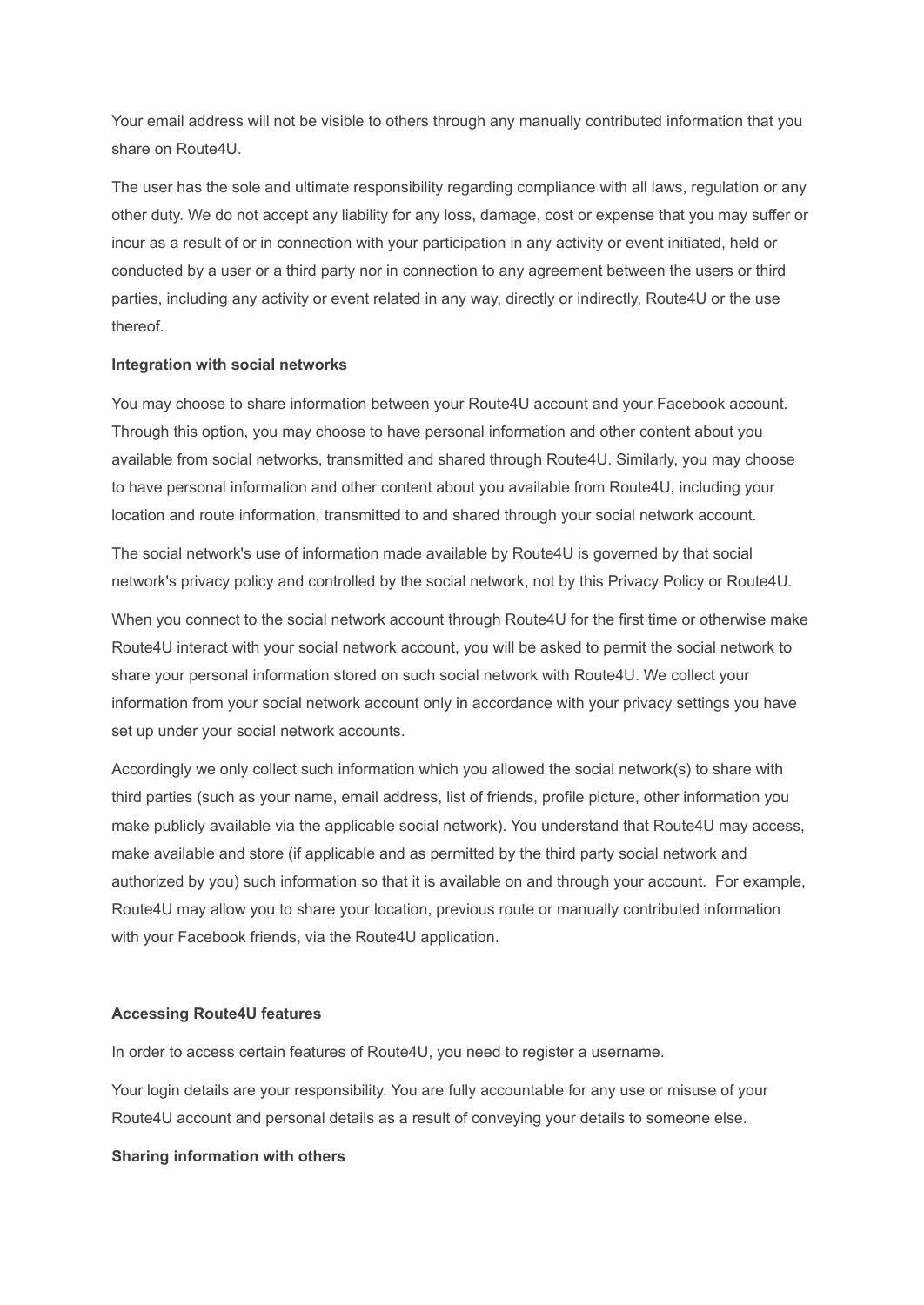Route4U does not sell, rent or lease your personal information to third parties.

Route4U will not share your personal information with others, without your consent, except for the following purposes:

- If Route4U believes that it is required by law to share or disclose your information;
- In any case where Route4U reasonably believes that sharing information is necessary to prevent imminent physical damage or damage to property;
- If Route4U organizes the operation of the application within a different framework, or through another legal structure or entity, or if Route4U is acquired by, or merged into or with another entity, or if Route4U enters bankruptcy, provided however, that those entities agree to be bound by the provisions of this Privacy Policy, with respective changes taken into consideration;
- For facilitating Route4U and to store your data on servers located in the U.S.A and the European Union.
- To collect, hold and manage your personal information through cloud based or hosting services or a third party or a party affiliated or connected to Route4U as reasonable for business purposes, which may be located in countries outside of your jurisdiction, including but not limited to the United States of America.

# **Controlling your personal information**

If you would like us to delete your Account, please use the "Delete Account" function we offer available on the Website.

On receiving such a request, Route4U will use reasonable efforts to delete such information, however please note we may not delete information immediately from our back-up systems.

Your location and route history is associated with your account and (if you have chosen to set one up) your username or (if you have not registered one) the unique identifier generated by Route4U.

This information is held by Route4U associated with your account and username/ unique identifier for such limited period of time as is necessary in order for Route4U to be able to use the information for the purposes described in this Privacy Policy. At the end of this period of time, Route4U will then anonymize or delete your location and route information.

# **Does Route4U use aggregated information?**

Yes, Route4U may use anonymous, statistical or aggregated information (including anonymous location information), in a form that does not enable the identification of a specific user, to operate the application, to improve the quality of the Route4U application and web map, to enhance your